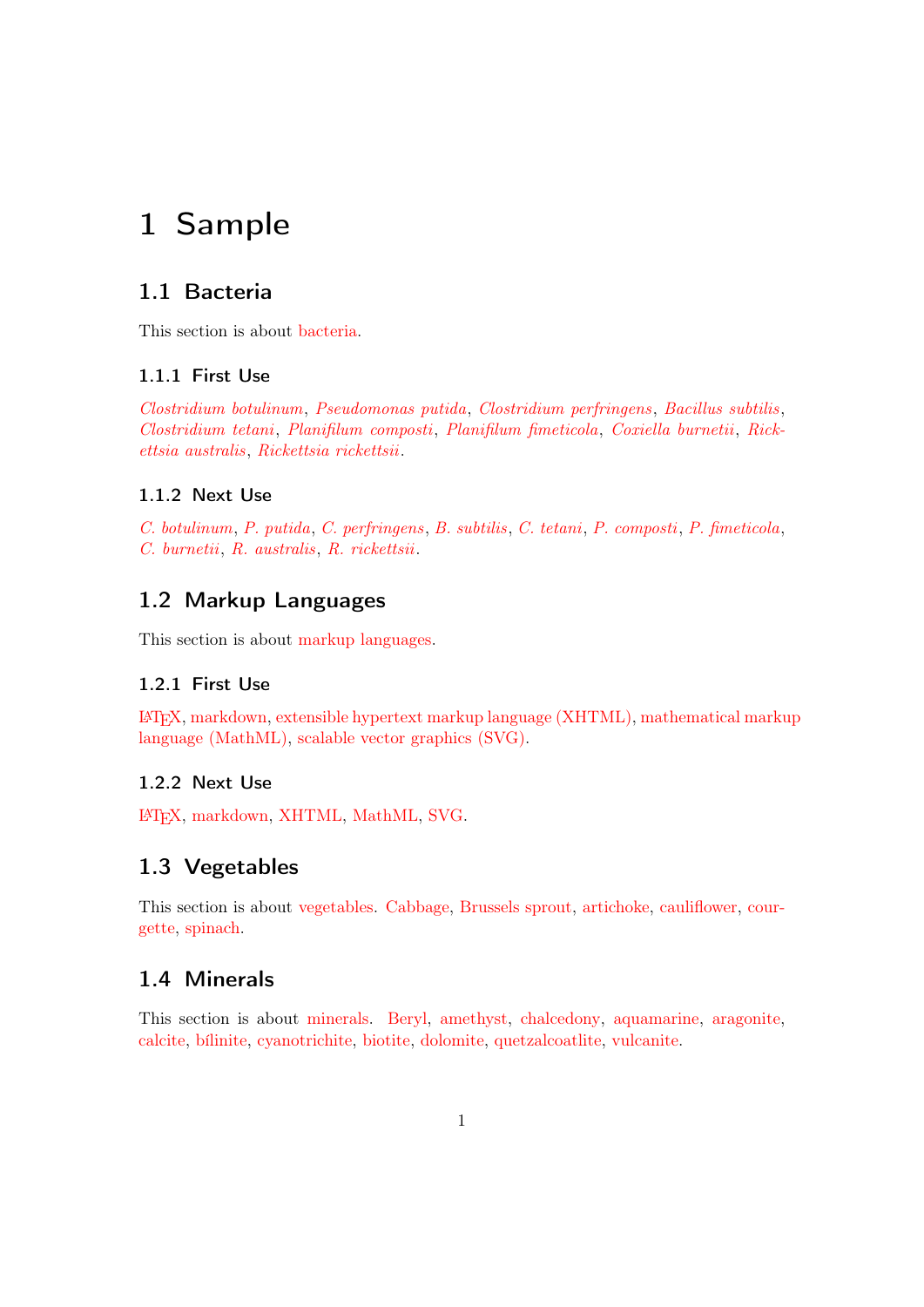## <span id="page-1-0"></span>1.5 Animals

This section is about [animals.](#page-9-1) [Duck,](#page-5-0) [parrot,](#page-5-1) [hedgehog,](#page-5-2) [sea lion,](#page-5-3) [zander,](#page-5-4) [aardvark,](#page-5-5) [zebra,](#page-5-6) [swan,](#page-5-7) [armadillo.](#page-5-8)

## 1.6 Chemicals

This section is about [chemical formulae.](#page-9-2)  $\text{Al}_2(\text{SO}_4)_3$  $\text{Al}_2(\text{SO}_4)_3$  $\text{Al}_2(\text{SO}_4)_3$  [\(aluminium sulfate\)](#page-6-0),  $\text{H}_2\text{O}$  [\(water\)](#page-6-1),  $C_6H_{12}O_6$  $C_6H_{12}O_6$  $C_6H_{12}O_6$  [\(glucose\)](#page-6-2),  $CH_3CH_2OH$  $CH_3CH_2OH$  [\(ethanol\)](#page-6-3),  $CH_2O$  $CH_2O$  [\(formaldehyde\)](#page-6-4),  $OF_2$  $OF_2$  [\(oxygen difluo](#page-6-5)[ride\)](#page-6-5),  $O_2F_2$  $O_2F_2$  [\(dioxygen difluoride\)](#page-6-6),  $SO_4{}^{2-}$  $SO_4{}^{2-}$  [\(sulfate\)](#page-6-7),  $H_3O^+$  [\(hydronium\)](#page-6-8),  $OH^ OH^-$  [\(hydrox](#page-6-9)[ide ion\)](#page-6-9),  $O_2$  $O_2$  [\(dioxygen\)](#page-6-10), [AlF](#page-6-11)<sub>3</sub> [\(aluminium trifluoride\)](#page-6-11), O [\(oxygen\)](#page-6-12), Al<sub>2</sub>[CoO](#page-6-13)<sub>4</sub> [\(cobalt](#page-6-13) [blue\)](#page-6-13), [As](#page-6-14)<sub>4</sub>S<sub>4</sub> [\(tetraarsenic tetrasulfide\)](#page-6-14),  $C_{10}H_{10}O_4$  $C_{10}H_{10}O_4$  $C_{10}H_{10}O_4$  [\(ferulic acid\)](#page-6-15),  $C_5H_4NCOOH$  $C_5H_4NCOOH$  [\(niacin\)](#page-6-16),  $C_8H_{10}N_4O_2 (C_8H_{10}N_4O_2)$  $C_8H_{10}N_4O_2 (C_8H_{10}N_4O_2)$  $C_8H_{10}N_4O_2 (C_8H_{10}N_4O_2)$  $C_8H_{10}N_4O_2 (C_8H_{10}N_4O_2)$  $C_8H_{10}N_4O_2 (C_8H_{10}N_4O_2)$ , [SO](#page-6-18)<sub>2</sub> [\(sulfur dioxide\)](#page-6-18), S<sub>2</sub>O<sub>7</sub><sup>2-</sup> (S<sub>2</sub>O<sub>7</sub><sup>2-</sup>), [SbBr](#page-6-20)<sub>3</sub> [\(antimony\(III\)](#page-6-20) [bromide\)](#page-6-20),  $Sc_2O_3$  $Sc_2O_3$  [\(scandium oxide\)](#page-6-21),  $Zr_3(PO_4)_4$  $Zr_3(PO_4)_4$  $Zr_3(PO_4)_4$  [\(zirconium phosphate\)](#page-6-22),  $ZnF_2$  $ZnF_2$  [\(zinc fluo](#page-6-23)[ride\)](#page-6-23).

## 1.7 SI Units

[Base SI units:](#page-9-3) [A](#page-7-0) (measures [electric current\)](#page-7-0), [kg](#page-7-1) (measures [mass\)](#page-7-1), [m](#page-7-2), [s](#page-7-3), [K](#page-7-4), [mol](#page-7-5), [cd](#page-7-6). [Derived SI units:](#page-10-2)  $m^2$  $m^2$ ,  $m^3$ ,  $m s^{-1}$  $m s^{-1}$ ,  $m s^{-2}$ ,  $A m^{-2}$  $A m^{-2}$ ,  $c d m^{-2}$ ,  $m^3 kg^{-1}$  $m^3 kg^{-1}$  $m^3 kg^{-1}$ ,  $m o l m^{-3}$ ,  $m^{-1}$ .

## 1.8 Books and Films

[Books:](#page-9-4) [A Tale of Two Cities](#page-5-9) (by [Charles Dickens\)](#page-5-10), [The Big Sleep](#page-5-11) (by [Raymond Chan](#page-5-12)[dler,](#page-5-12) [film](#page-10-3) adaptation: [The Big Sleep](#page-6-24)), [Ice Cold in Alex](#page-5-13) (by [Christopher Landon,](#page-5-14) [film](#page-10-3) adaptation: [Ice Cold in Alex](#page-6-25)), [Why Didn't They Ask Evans?](#page-5-15) (by [Agatha Christie](#page-5-16) (Lady Mallowan), [film](#page-10-3) adaptation: [Why Didn't They Ask Evans?](#page-6-26)), [Do Androids Dream of](#page-5-17) [Electric Sheep?](#page-5-17) (by [Philip K. Dick,](#page-5-18) inspired the [film](#page-10-3) [Blade Runner](#page-6-27)).

[Films:](#page-10-3) [The Hobbit: An Unexpected Journey](#page-6-28), [The Hobbit: The Desolation of Smaug](#page-6-29) and [The Hobbit: The Battle of Five Armies](#page-6-30) (adapted from the [book](#page-9-4) [The Hobbit](#page-5-19) by [J.R.R. Tolkien\)](#page-5-20), [The Lord of the Rings: The Fellowship of the Ring](#page-6-31), [The Lord of the](#page-6-32) [Rings: The Two Towers](#page-6-32) and [The Lord of the Rings: The Return of the King](#page-6-33) (adapted from the [book](#page-9-4) [The Lord of the Rings](#page-5-21) also by [Tolkien\)](#page-5-20).

## 1.9 Miscellaneous Symbols

### 1.9.1 First Use

- [Media controls:](#page-10-4)  $\triangleright$  (play),  $\triangleright$  (next track),  $\blacktriangleleft$  (back to start of track),  $\blacktriangleleft$  (rewind). [Information:](#page-10-5)  $\delta\Phi$  $\delta\Phi$  (bic[y](#page-7-20)cle route),  $\psi$  (café), I (information centre),  $\dot{\phi}$  (Gents), i (Ladies),
- $\mathcal{\mathcal{S}}$  ([w](#page-7-21)heelchair access pr[o](#page-7-22)vided),  $\mathcal{\mathcal{D}}$  (football stadium),  $\mathcal{\mathcal{S}}$  (recycling centre). [Weather:](#page-11-1)  $\circledcirc$  (cloudy),  $\blacksquare$  (foggy),  $\clubsuit$  (hail),  $\breve{\diamond}$  (sunny),  $\blacktriangleright$  (thunderstorm).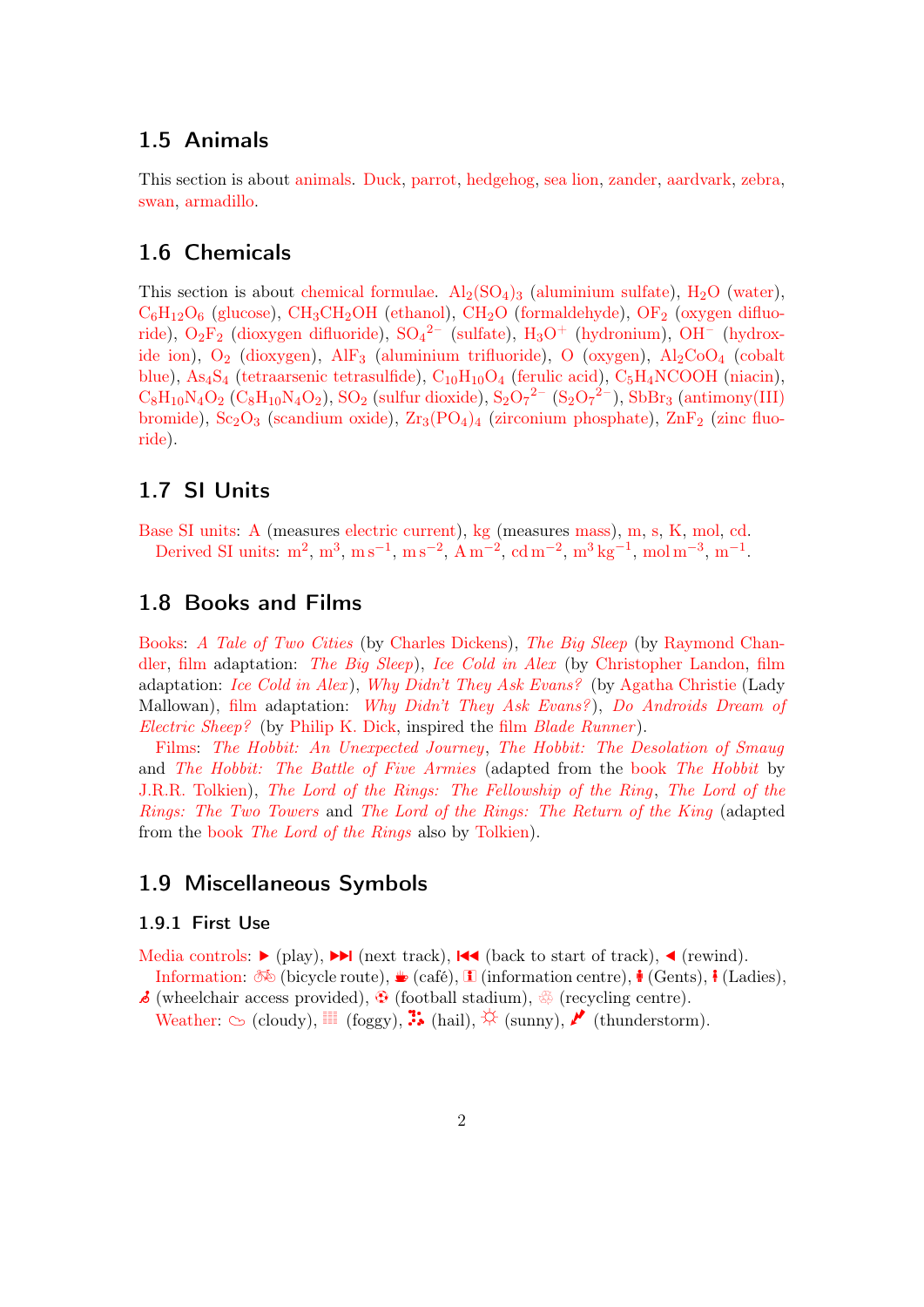## <span id="page-2-0"></span>1.9.2 Next Use

[Media controls:](#page-10-4)  $\blacktriangleright$ ,  $\blacktriangleright$   $\blacktriangleright$ ,  $\blacktriangleright$   $\blacktriangleleft$ ,  $\blacktriangleleft$ . [Information:](#page-10-5) [®](#page-7-16), [K](#page-7-17), [i](#page-7-18), [x](#page-7-19), [y](#page-7-20), [w](#page-7-21), [o](#page-7-22). [Weather:](#page-11-1)  $\circlearrowright$ ,  $\mathbb{H}$ ,  $\mathbb{R}, \forall$ ,  $\mathcal{V}$ .

## 1.10 Measurements

[Measurements:](#page-10-6) [electric current,](#page-7-0) [area,](#page-7-7) [length.](#page-7-2)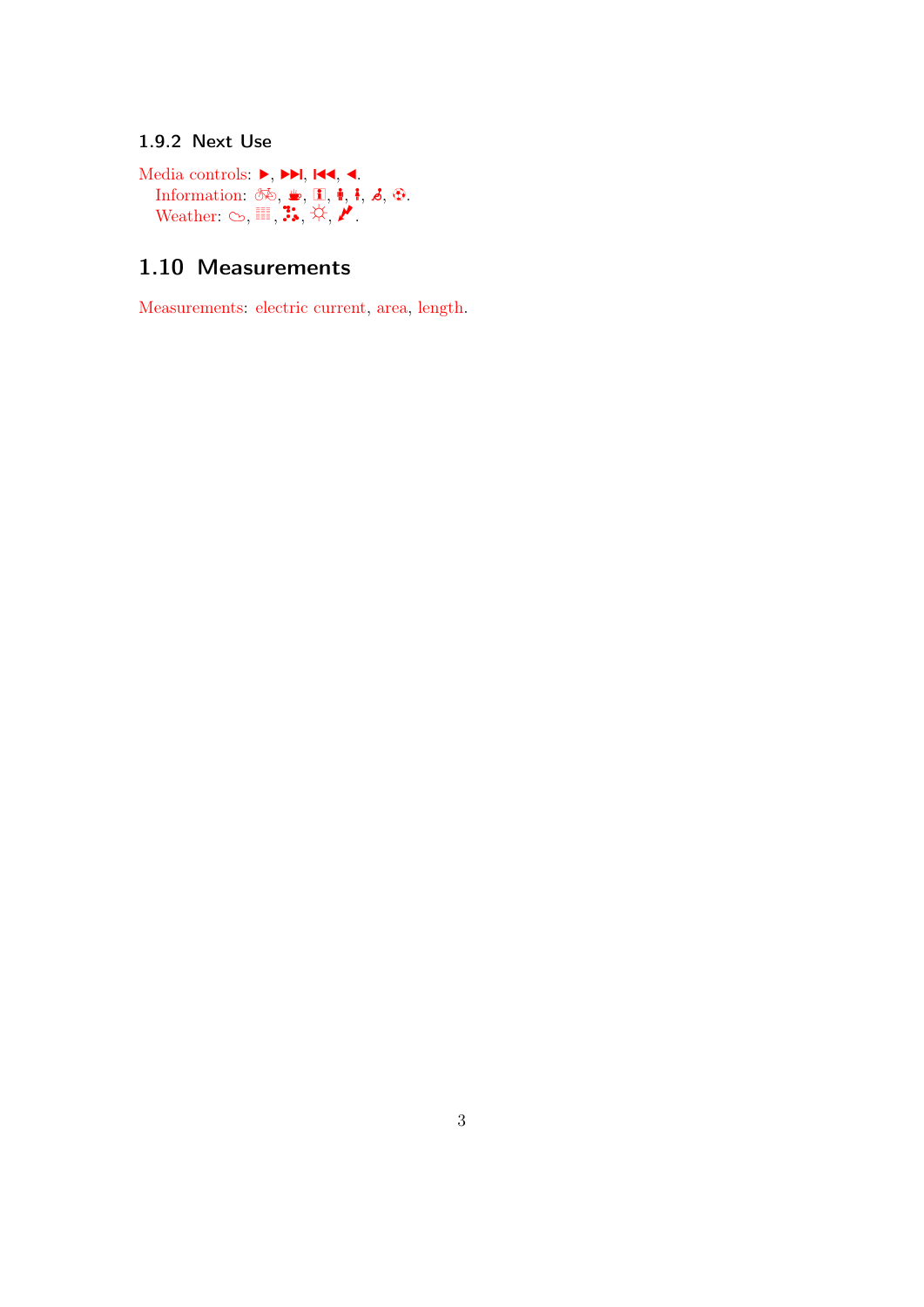# <span id="page-3-17"></span>2 Glossaries

## Bacteria

- <span id="page-3-3"></span>B. subtilis Bacillus subtilis.
- <span id="page-3-0"></span>C. botulinum Clostridium botulinum.
- <span id="page-3-7"></span>C. burnetii Coxiella burnetii.
- <span id="page-3-2"></span>C. perfringens Clostridium perfringens.
- <span id="page-3-4"></span>C. tetani Clostridium tetani.
- <span id="page-3-5"></span>P. composti Planifilum composti.
- <span id="page-3-6"></span>P. fimeticola Planifilum fimeticola.
- <span id="page-3-1"></span>P. putida Pseudomonas putida.
- <span id="page-3-8"></span>R. australis Rickettsia australis.
- <span id="page-3-9"></span>R. rickettsii Rickettsia rickettsii.

## Markup Languages

## <span id="page-3-16"></span>HTML (hypertext markup language)

The standard markup language for creating web pages.

#### <span id="page-3-10"></span> $\mathsf{MT}_{\mathsf{F}}\mathsf{X}$

A format of T<sub>F</sub>X designed to separate content from style.

## <span id="page-3-11"></span>markdown

A lightweight markup language with plain text formatting syntax.

#### <span id="page-3-13"></span>MathML (mathematical markup language)

Markup language for describing mathematical notation.

#### <span id="page-3-14"></span>SVG (scalable vector graphics)

[XML-](#page-4-18)based vector image format.

## <span id="page-3-15"></span>**T<sub>E</sub>X**

A format for describing complex type and page layout often used for mathematics, technical, and academic publications.

#### <span id="page-3-12"></span>XHTML (extensible hypertext markup language)

[XML](#page-4-18) version of [HTML.](#page-3-16)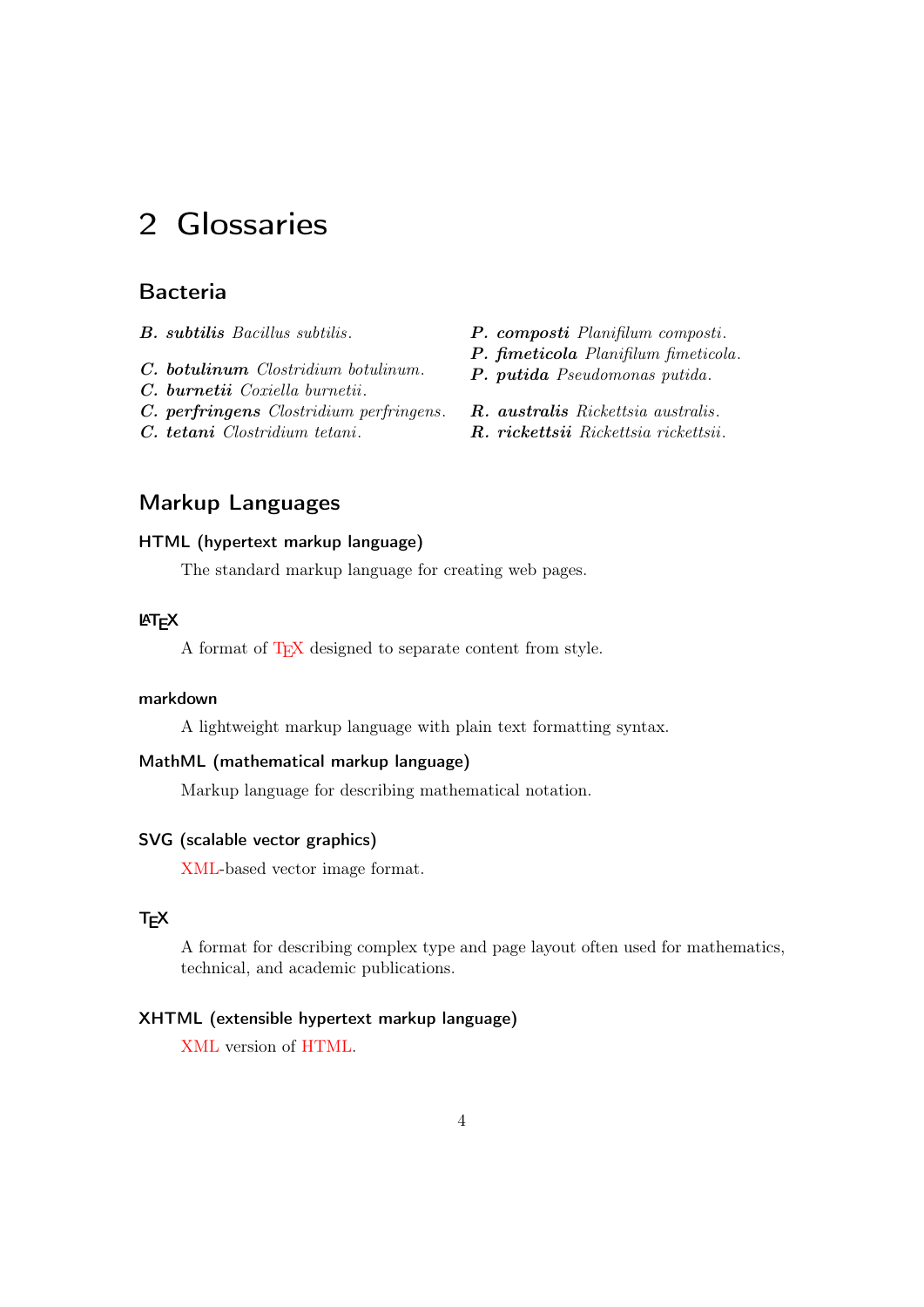#### <span id="page-4-21"></span><span id="page-4-18"></span>XML (extensible markup language)

A markup language that defines a set of rules for encoding documents.

## Vegetables

<span id="page-4-4"></span><span id="page-4-3"></span><span id="page-4-2"></span><span id="page-4-1"></span><span id="page-4-0"></span>artichoke a variety of thistle cultivated as food. Brussels sprout small leafy green vegetable buds. cabbage vegetable with thick green or purple leaves. cauliflower type of cabbage with edible white flower head. courgette immature fruit of a vegetable [marrow.](#page-4-19) marrow long white-fleshed gourd with green skin. spinach green, leafy vegetable.

## <span id="page-4-19"></span><span id="page-4-5"></span>Minerals

#### A

<span id="page-4-9"></span><span id="page-4-7"></span>amethyst purple variety of [quartz.](#page-4-20) aquamarine light blue variety of [beryl.](#page-4-6) aragonite a crystal form of calcium carbonate.

#### <span id="page-4-10"></span>B

<span id="page-4-12"></span><span id="page-4-6"></span>beryl composed of beryllium aluminium cyclosilicate. bílinite an iron sulfate mineral. biotite a common phyllosilicate mineral.

#### <span id="page-4-14"></span> $\mathbf C$

<span id="page-4-11"></span><span id="page-4-8"></span>calcite a crystal form of calcium carbonate. chalcedony cryptocrystalline variety of [quartz.](#page-4-20) cyanotrichite a hydrous copper aluminium sulfate mineral.

## <span id="page-4-13"></span>D

<span id="page-4-15"></span>dolomite an anhydrous carbonate mineral.

#### Q

<span id="page-4-20"></span><span id="page-4-16"></span>quartz hard mineral consisting of silica. quetzalcoatlite a rare tellurium oxysalt mineral.

#### V

<span id="page-4-17"></span>vulcanite a rare copper telluride mineral.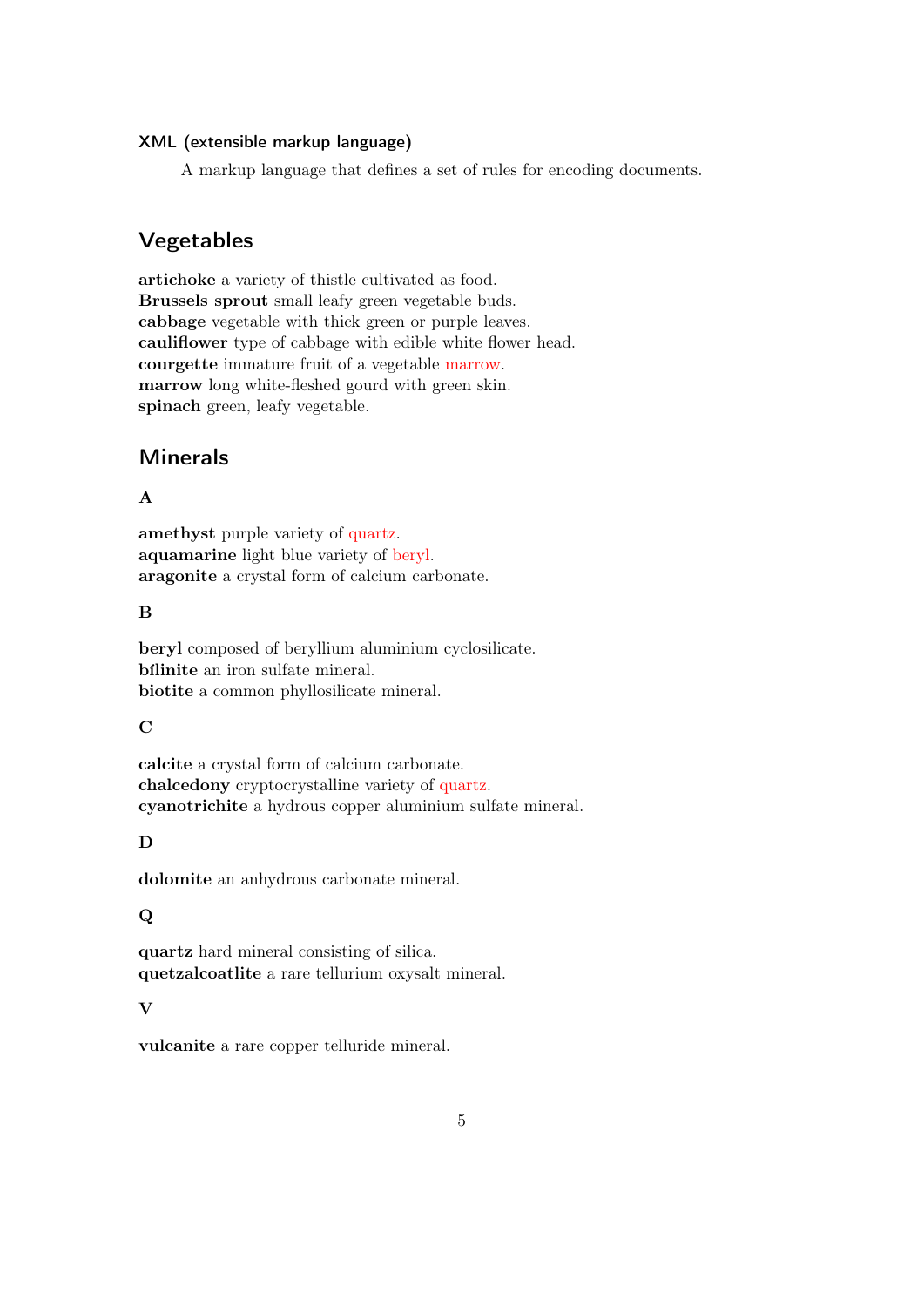## <span id="page-5-23"></span>Animals

<span id="page-5-8"></span><span id="page-5-5"></span>aardvark nocturnal African burrowing mammal. armadillo nocturnal insectivore with large claws.

<span id="page-5-0"></span>duck a waterbird with webbed feet.

<span id="page-5-2"></span>hedgehog small nocturnal mammal with a spiny coat and short legs.

<span id="page-5-1"></span>parrot mainly tropical bird with bright plumage.

<span id="page-5-3"></span>sea lion a large type of [seal.](#page-5-22)

<span id="page-5-22"></span>seal sea-dwelling fish-eating mammal with flippers.

<span id="page-5-7"></span>swan a large waterbird with a long flexible neck, short legs, webbed feet and a broad bill.

<span id="page-5-6"></span><span id="page-5-4"></span>zander large freshwater perch. zebra wild African horse with black-and-white stripes.

## People

<span id="page-5-12"></span>Raymond Chandler American-British novelist and screenwriter (23rd July 1888 – 26th March 1959).

<span id="page-5-16"></span>Dame Agatha Mary Clarissa Christie (Lady Mallowan) English crime novelist and playwright (15th September 1890 – 12th January 1976).

<span id="page-5-18"></span><span id="page-5-10"></span>Philip K. Dick American science fiction writer (16th December 1928 – 2nd March 1982). Charles Dickens English writer and social critic (7th February 1812 – 9th June 1870). Christopher Guy Landon British novelist and screenwriter (29th March 1911 – 26th April 1961).

<span id="page-5-20"></span><span id="page-5-14"></span>John Ronald Reuel Tolkien English writer, poet, philologist, and university professor (3rd January 1892 – 2nd September 1973).

## Books

<span id="page-5-21"></span><span id="page-5-19"></span><span id="page-5-17"></span><span id="page-5-15"></span><span id="page-5-13"></span><span id="page-5-11"></span><span id="page-5-9"></span>The Big Sleep novel by Raymond Chandler. Do Androids Dream of Electric Sheep? novel by Philip K. Dick. The Hobbit novel by J.R.R. Tolkien. Ice Cold in Alex novel by Christopher Landon. The Lord of the Rings novel by J.R.R. Tolkien. A Tale of Two Cities novel by Charles Dickens. Why Didn't They Ask Evans? novel by Agatha Christie.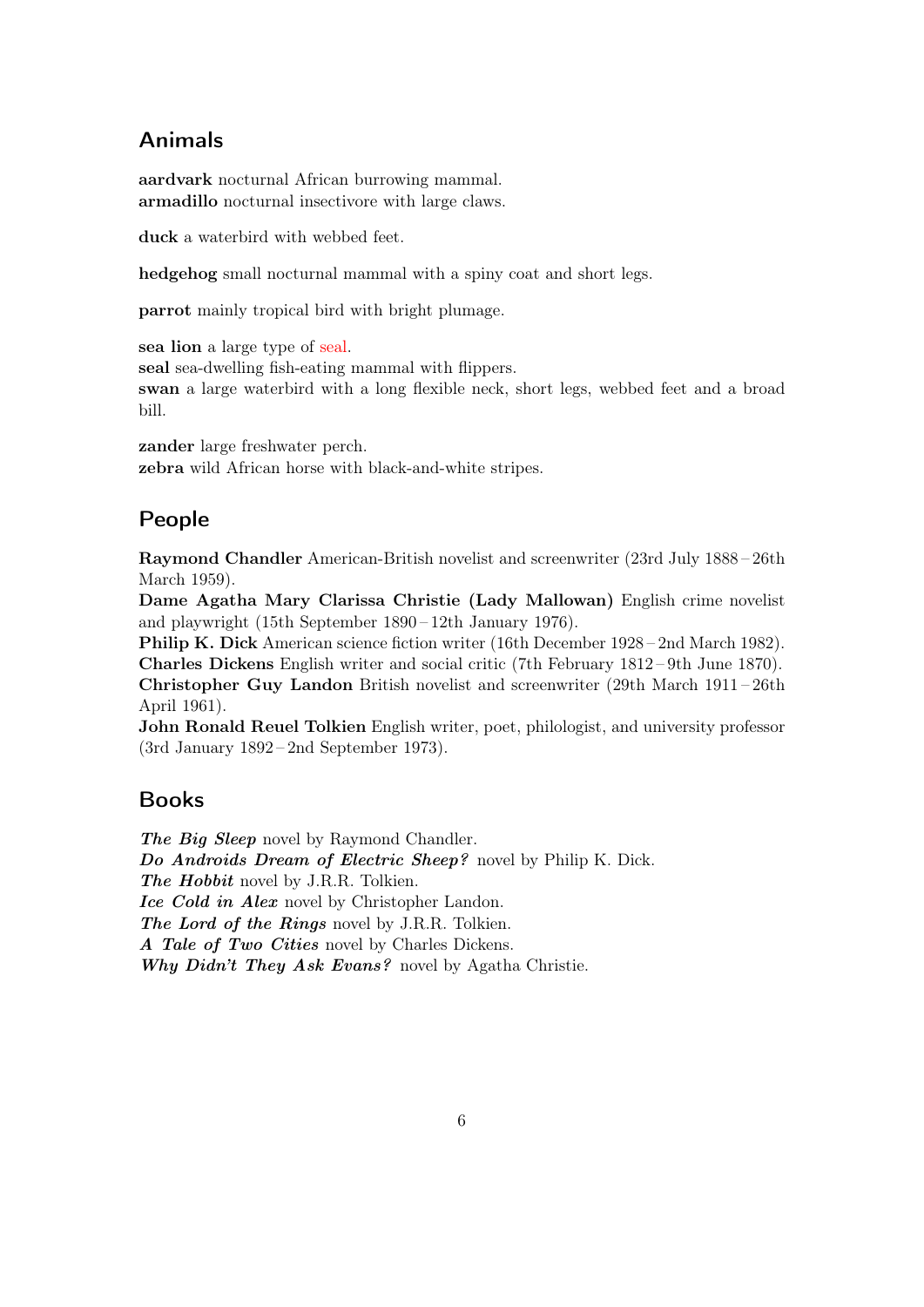## <span id="page-6-34"></span>Films

<span id="page-6-24"></span>[The Big Sleep](#page-5-11) A film based on the novel The Big Sleep (released 1946) featuring Humphrey Bogart & Lauren Bacall.

<span id="page-6-27"></span>**Blade Runner** A film loosely based on the novel *[Do Androids Dream of Electric Sheep?](#page-5-17)* (released 1982) featuring Harrison Ford, Rutger Hauer & Sean Young.

<span id="page-6-30"></span>[The Hobbit](#page-5-19): The Battle of Five Armies A film based on the novel The Hobbit (released 2014) featuring Ian McKellen, Martin Freeman & Richard Armitage.

<span id="page-6-29"></span>[The Hobbit](#page-5-19): The Desolation of Smaug A film based on the novel The Hobbit (released 2013) featuring Ian McKellen, Martin Freeman & Richard Armitage.

<span id="page-6-28"></span>[The Hobbit](#page-5-19): An Unexpected Journey A film based on the novel The Hobbit (released 2012) featuring Martin Freeman, Ian McKellen & Richard Armitage.

<span id="page-6-25"></span>[Ice Cold in Alex](#page-5-13) A film based on the novel Ice Cold in Alex (released 1958) featuring John Mills, Anthony Quayle & Sylvia Sims.

<span id="page-6-31"></span>The Lord of the Rings: The Fellowship of the Ring A film based on the novel [The Lord of the Rings](#page-5-21) (released 2001) featuring Elijah Wood, Ian McKellen & Orlando Bloom.

<span id="page-6-33"></span>[The Lord](#page-5-21) of the Rings: The Return of the King A film based on the novel The Lord [of the Rings](#page-5-21) (released 2003) featuring Elijah Wood, Viggo Mortensen & Ian McKellen. [The Lord of](#page-5-21) the Rings: The Two Towers A film based on the novel The Lord of [the Rings](#page-5-21) (released 2002) featuring Elijah Wood, Ian McKellen & Viggo Mortensen.

<span id="page-6-32"></span><span id="page-6-26"></span>[Why Didn't They Ask](#page-5-15) Evans? A film based on the novel Why Didn't They Ask [Evans?](#page-5-15) (released 1980) featuring Francesca Annis, John Gielgud & Bernard Miles.

<span id="page-6-23"></span><span id="page-6-22"></span><span id="page-6-21"></span><span id="page-6-20"></span><span id="page-6-19"></span><span id="page-6-18"></span><span id="page-6-17"></span><span id="page-6-16"></span><span id="page-6-15"></span><span id="page-6-14"></span><span id="page-6-13"></span><span id="page-6-12"></span><span id="page-6-11"></span><span id="page-6-10"></span><span id="page-6-9"></span><span id="page-6-8"></span><span id="page-6-7"></span><span id="page-6-6"></span><span id="page-6-5"></span><span id="page-6-4"></span><span id="page-6-3"></span><span id="page-6-2"></span><span id="page-6-1"></span><span id="page-6-0"></span>

| A                                                                                                                             |                                                                                            | O                                                                                                             |                                                                                                     |
|-------------------------------------------------------------------------------------------------------------------------------|--------------------------------------------------------------------------------------------|---------------------------------------------------------------------------------------------------------------|-----------------------------------------------------------------------------------------------------|
| AlF <sub>3</sub><br>$\text{Al}_2(\text{SO}_4)_3$<br>$Al_2CoO_4$<br>$\text{As}_4\text{S}_4$<br>$\mathbf C$                     | aluminium trifluoride.<br>aluminium sulfate.<br>cobalt blue.<br>tetraarsenic tetrasulfide. | O<br>OF <sub>2</sub><br>$OH^-$<br>O <sub>2</sub><br>$O_2F_2$                                                  | oxygen.<br>oxygen difluoride.<br>hydroxide ion.<br>dioxygen.<br>dioxygen difluoride.                |
| CH <sub>2</sub> O<br>$CH3CH2OH$ ethanol.<br>$C_5H_4NCOOH$ niacin.<br>$C_6H_{12}O_6$<br>$C_8H_{10}N_4O_2$<br>$C_{10}H_{10}O_4$ | formaldehyde.<br>glucose.<br>caffeine.<br>ferulic acid.                                    | S<br>SO <sub>2</sub><br>$SO_4{}^{2-}$<br>$S_2O_7^{2-}$<br>SbBr <sub>3</sub><br>Sc <sub>2</sub> O <sub>3</sub> | sulfur dioxide.<br>sulfate.<br>disulfate ion.<br>$\text{antimony(III)}$ bromide.<br>scandium oxide. |
| Н                                                                                                                             |                                                                                            | Z                                                                                                             |                                                                                                     |
| H <sub>2</sub> O<br>$H_3O^+$                                                                                                  | water.<br>hydronium.                                                                       | $\rm ZnF_2$<br>$\rm{Zr}_3(\rm{PO}_4)_4$                                                                       | zinc fluoride.<br>zirconium phosphate.                                                              |

## Chemical Formula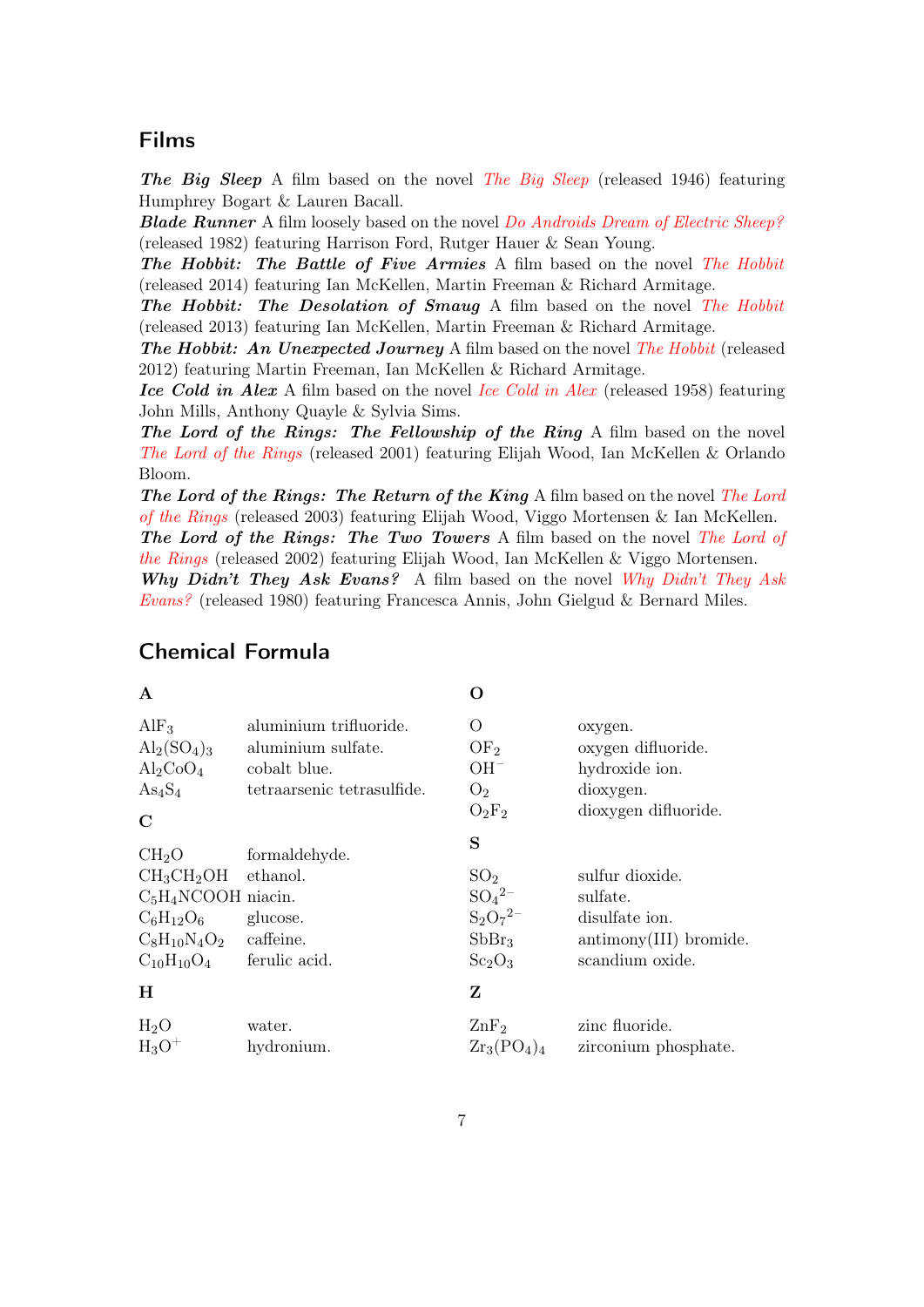## <span id="page-7-24"></span>**Measurements**

<span id="page-7-14"></span><span id="page-7-12"></span><span id="page-7-11"></span><span id="page-7-10"></span><span id="page-7-7"></span><span id="page-7-6"></span><span id="page-7-5"></span><span id="page-7-2"></span><span id="page-7-0"></span>

| acceleration                          | metre per second squared $(m s^{-2})$ .            |
|---------------------------------------|----------------------------------------------------|
| amount of substance                   | mole (mol).                                        |
| area                                  | square metre $(m^2)$ .                             |
| concentration                         | mole per cubic metre (mol $m^{-3}$ ).              |
| density                               | ampere per square metre $(A m^{-2})$ .             |
| electric current                      | ampere $(A)$ .                                     |
| length                                | metre $(m)$ .                                      |
| luminance                             | candela per square metre $(cd m^{-2})$ .           |
| luminous intensity                    | candela (cd).                                      |
| mass                                  | kilogram (kg).                                     |
| specific volume                       | cubic metre per kilogram $(m^3 \text{ kg}^{-1})$ . |
| thermodynamic temperature kelvin (K). |                                                    |
| time                                  | second(s).                                         |
| velocity                              | metre per second $(m s^{-1})$ .                    |
| volume                                | cubic metre $(m^3)$ .                              |
| wave number                           | per metre $(m^{-1})$ .                             |
|                                       |                                                    |

## <span id="page-7-15"></span><span id="page-7-13"></span><span id="page-7-9"></span><span id="page-7-8"></span><span id="page-7-4"></span><span id="page-7-3"></span><span id="page-7-1"></span>SI Units

A ampere.

- cd candela. K kelvin.
- kg kilogram.
- m metre.
- mol mole.
- s second.

# Information Symbols

<span id="page-7-16"></span> $\delta\hspace{-1.1mm}\bar{\!\delta\!}\hspace{-1.1mm}$  bicycle route.

- <span id="page-7-17"></span> $\bullet$  café.
- <span id="page-7-22"></span> $\odot$  football stadium.
- <span id="page-7-19"></span> $\bullet$  Gents.
- <span id="page-7-18"></span>**i** information centre.
- <span id="page-7-20"></span>**i** Ladies.
- <span id="page-7-23"></span> $\overline{\mathbb{R}}$  recycling centre.
- <span id="page-7-21"></span> $\stackrel{\sim}{\bullet}$  wheelchair access provided.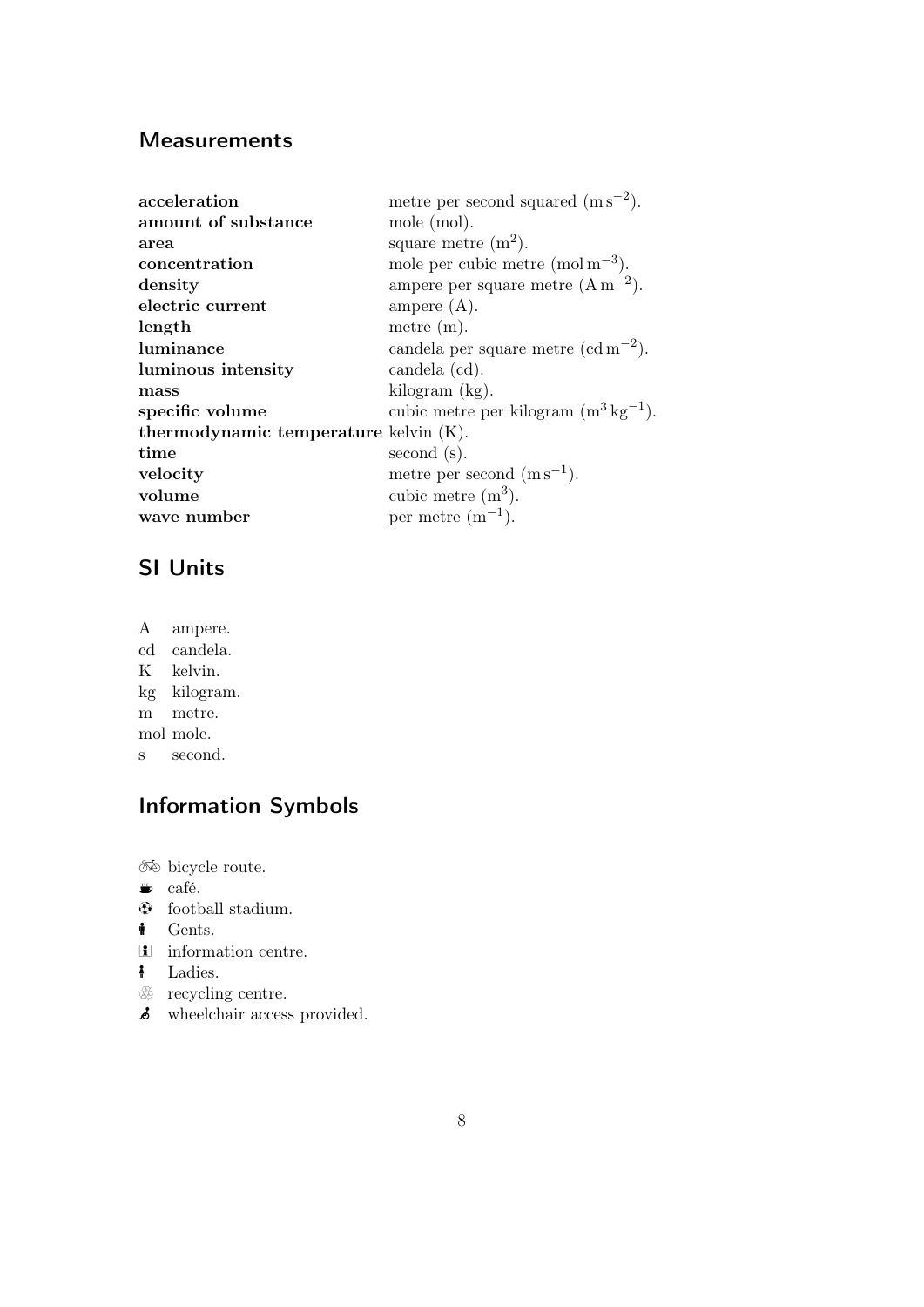# <span id="page-8-9"></span>Media Control Symbols

<span id="page-8-2"></span> $\blacktriangleleft$  back to start of track.

<span id="page-8-1"></span>¹ next track.

- <span id="page-8-0"></span> $\blacktriangleright$  play.
- <span id="page-8-3"></span> $\blacktriangleleft$  rewind.

# Weather Symbols

<span id="page-8-4"></span> $\infty$  cloudy.

<span id="page-8-5"></span> $\mathbb{I}$  foggy.

<span id="page-8-6"></span>**76** hail.

<span id="page-8-7"></span> $~\mathsf{\mathfrak{P} }$  sunny.

<span id="page-8-8"></span> $\mathbf{\ell}$  thunderstorm.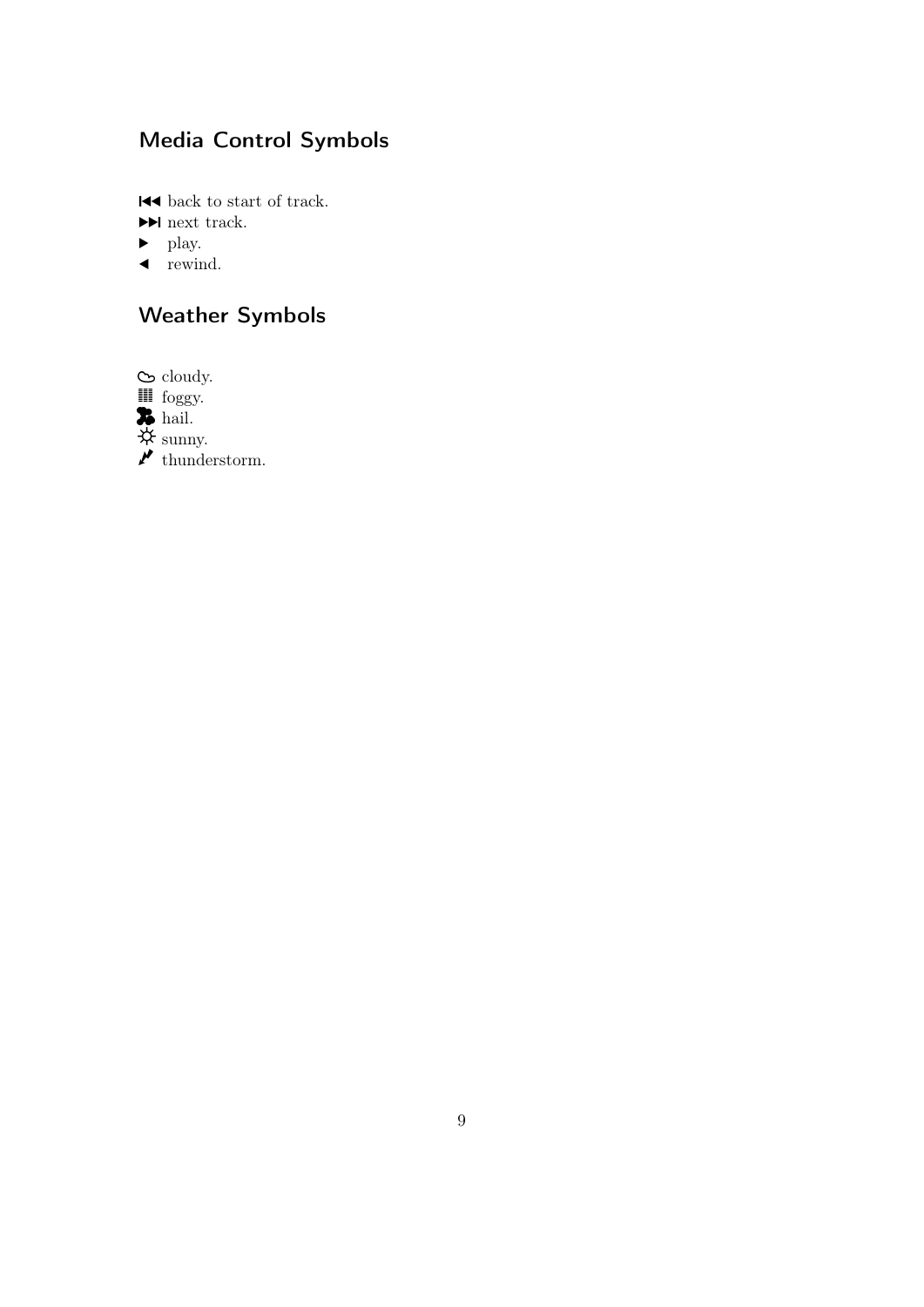# Index

#### Symbols

 $\blacktriangleright$  (back to start of track), [2,](#page-1-0) [3,](#page-2-0) [9](#page-8-9)  $\delta\phi$  (bicycle route), [2,](#page-1-0) [3,](#page-2-0) [8](#page-7-24)  $\triangleq$  (café), [2,](#page-1-0) [3,](#page-2-0) [8](#page-7-24)  $\circlearrowright$  (cloudy), [2,](#page-1-0) [3,](#page-2-0) [9](#page-8-9)  $\blacksquare$  (foggy), [2,](#page-1-0) [3,](#page-2-0) [9](#page-8-9)  $\Theta$  (football stadium), [2,](#page-1-0) [3,](#page-2-0) [8](#page-7-24)  $\bullet$  (Gents), [2,](#page-1-0) [3,](#page-2-0) [8](#page-7-24)  $\ddot{?}$  (hail), [2,](#page-1-0) [3,](#page-2-0) [9](#page-8-9)  $\blacksquare$  (information centre), [2,](#page-1-0) [3,](#page-2-0) [8](#page-7-24)  $\frac{1}{2}$  (Ladies), [2,](#page-1-0) [3,](#page-2-0) [8](#page-7-24)  $\blacktriangleright$ I (next track), [2,](#page-1-0) [3,](#page-2-0) [9](#page-8-9)  $\blacktriangleright$  (play), [2,](#page-1-0) [3,](#page-2-0) [9](#page-8-9)  $\mathbb{E}$  (recycling centre), [2,](#page-1-0) [8](#page-7-24)  $\blacktriangleleft$  (rewind), [2,](#page-1-0) [3,](#page-2-0) [9](#page-8-9)  $\ddot{\odot}$  (sunny), [2,](#page-1-0) [3,](#page-2-0) [9](#page-8-9)  $\mathcal{P}$  (thunderstorm), [2,](#page-1-0) [3,](#page-2-0) [9](#page-8-9)  $\boldsymbol{\delta}$  (wheelchair access provided), [2,](#page-1-0) [3,](#page-2-0) [8](#page-7-24)

### <span id="page-9-6"></span><span id="page-9-5"></span>A

<span id="page-9-1"></span>aardvark, [2,](#page-1-0) [6](#page-5-23) acceleration  $(m s^{-2})$ , [2,](#page-1-0) [8](#page-7-24) aluminium sulfate,  $\text{Al}_2(\text{SO}_4)_3$ , [2,](#page-1-0) [7](#page-6-34) aluminium trifluoride, AlF3, [2,](#page-1-0) [7](#page-6-34) amethyst, [1,](#page-0-0) [5](#page-4-21) amount of substance (mol), [2,](#page-1-0) [8](#page-7-24) ampere (A), [2,](#page-1-0) [3,](#page-2-0) [8](#page-7-24) animal, [2](#page-1-0) antimony(III) bromide,  $SbBr<sub>3</sub>$ , [2,](#page-1-0) [7](#page-6-34) aquamarine, [1,](#page-0-0) [5](#page-4-21) aragonite, [1,](#page-0-0) [5](#page-4-21) area  $(m^2)$ , [2,](#page-1-0) [3,](#page-2-0) [8](#page-7-24) armadillo, [2,](#page-1-0) [6](#page-5-23) artichoke, [1,](#page-0-0) [5](#page-4-21)

#### B

<span id="page-9-3"></span><span id="page-9-0"></span>Bacillus subtilis, [1,](#page-0-0) [4](#page-3-17) back to start of track  $(\blacktriangleleft \blacktriangleleft)$ , [2,](#page-1-0) [3,](#page-2-0) [9](#page-8-9) bacteria, [1](#page-0-0) base SI unit, [2](#page-1-0) beryl, [1,](#page-0-0) [5](#page-4-21) bicycle route  $(\delta\phi)$ , [2,](#page-1-0) [3,](#page-2-0) [8](#page-7-24) The Big Sleep,  $2, 6, 7$  $2, 6, 7$  $2, 6, 7$  $2, 6, 7$  $2, 6, 7$ The Big Sleep (film),  $2, 7$  $2, 7$  $2, 7$ bílinite, [1,](#page-0-0) [5](#page-4-21) biotite, [1,](#page-0-0) [5](#page-4-21) Blade Runner (film), [2,](#page-1-0) [7](#page-6-34) book, [2](#page-1-0) Brussels sprout, [1,](#page-0-0) [5](#page-4-21)

### $\mathbf C$

<span id="page-9-4"></span><span id="page-9-2"></span>cabbage, [1,](#page-0-0) [5](#page-4-21) café ( $\clubsuit$ ), [2,](#page-1-0) [3,](#page-2-0) [8](#page-7-24) caffeine,  $C_8H_{10}N_4O_2$ , [2,](#page-1-0) [7](#page-6-34) calcite, [1,](#page-0-0) [5](#page-4-21) candela (cd), [2,](#page-1-0) [8](#page-7-24) cauliflower, [1,](#page-0-0) [5](#page-4-21) chalcedony, [1,](#page-0-0) [5](#page-4-21) Chandler, Raymond, [2,](#page-1-0) [6](#page-5-23) chemical formula, [2](#page-1-0) Christie, Agatha, [2,](#page-1-0) [6](#page-5-23) Clostridium botulinum, [1,](#page-0-0) [4](#page-3-17) Clostridium perfringens, [1,](#page-0-0) [4](#page-3-17) Clostridium tetani, [1,](#page-0-0) [4](#page-3-17) cloudy  $(\infty)$ , [2,](#page-1-0) [3,](#page-2-0) [9](#page-8-9) cobalt blue,  $Al_2CoO_4$ , [2,](#page-1-0) [7](#page-6-34) concentration (mol m<sup>-3</sup>), [2,](#page-1-0) [8](#page-7-24) courgette, [1,](#page-0-0) [5](#page-4-21) Coxiella burnetii, [1,](#page-0-0) [4](#page-3-17) cyanotrichite, [1,](#page-0-0) [5](#page-4-21)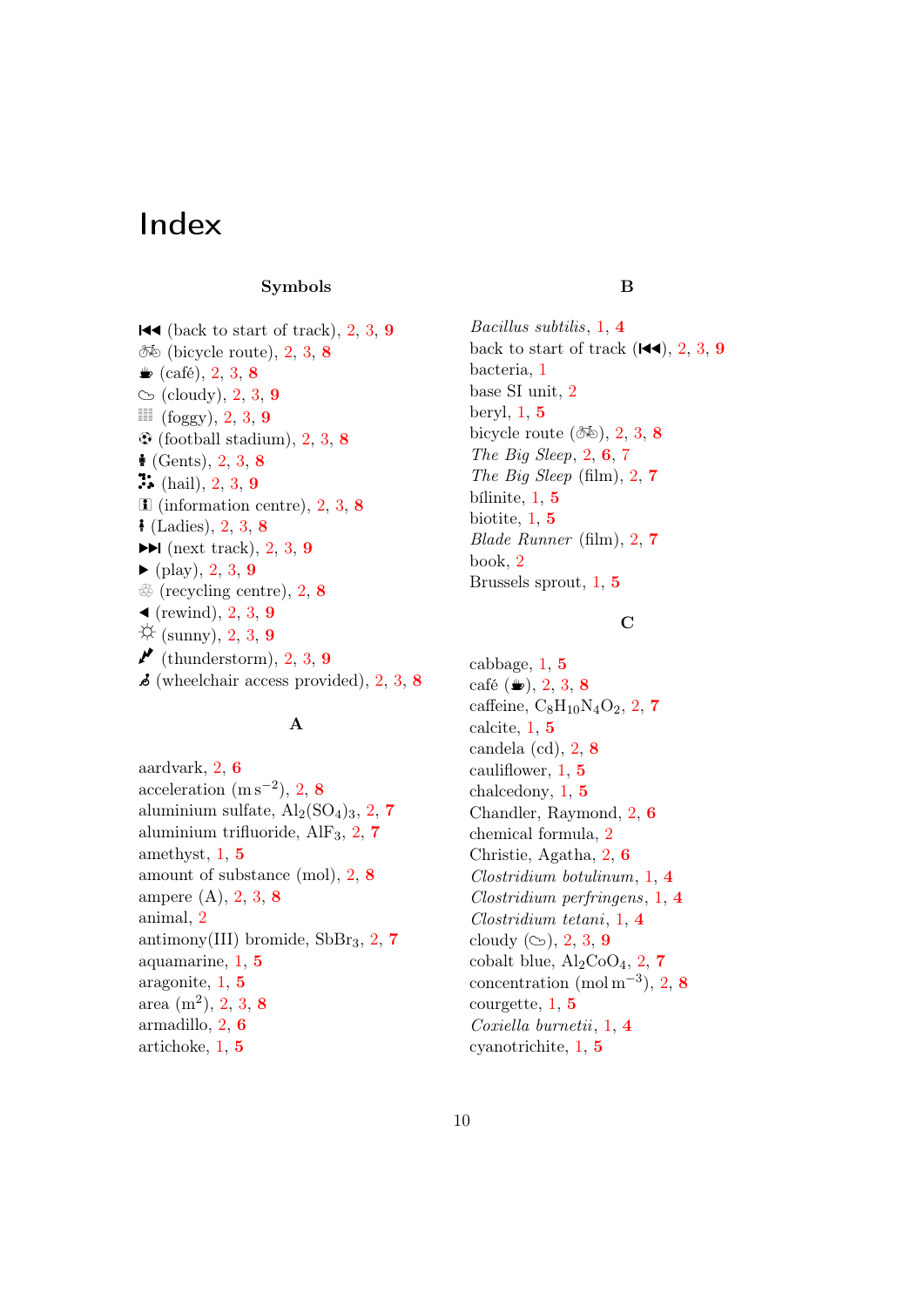### D

<span id="page-10-2"></span>density  $(A m^{-2})$ , [2,](#page-1-0) [8](#page-7-24) derived SI unit, [2](#page-1-0) Dick, Philip K., [2,](#page-1-0) [6](#page-5-23) Dickens, Charles, [2,](#page-1-0) [6](#page-5-23) dioxygen,  $O_2$ ,  $2$ ,  $7$ dioxygen difluoride,  $O_2F_2$ , [2,](#page-1-0) [7](#page-6-34) disulfate ion,  $S_2O_7^{2-}$  $S_2O_7^{2-}$  $S_2O_7^{2-}$ , [2,](#page-1-0) 7 Do Androids Dream of Electric Sheep?, [2,](#page-1-0) [6](#page-5-23), [7](#page-6-34) dolomite, [1,](#page-0-0) [5](#page-4-21) duck, [2,](#page-1-0) [6](#page-5-23)

#### E

electric current (A), [2,](#page-1-0) [3,](#page-2-0) [8](#page-7-24) ethanol,  $CH_3CH_2OH$ , [2,](#page-1-0) [7](#page-6-34) extensible hypertext markup language (XHTML), [1,](#page-0-0) [4](#page-3-17) extensible markup language (XML), [4,](#page-3-17) [5](#page-4-21)

#### F

<span id="page-10-3"></span>ferulic acid,  $C_{10}H_{10}O_4$ , [2,](#page-1-0) [7](#page-6-34) film, [2](#page-1-0) foggy  $(\blacksquare)$ , [2,](#page-1-0) [3,](#page-2-0) [9](#page-8-9) football stadium  $(\mathfrak{B})$ , [2,](#page-1-0) [3,](#page-2-0) [8](#page-7-24) formaldehyde,  $CH<sub>2</sub>O$ ,  $2, 7$  $2, 7$  $2, 7$ 

## G

Gents  $(**i**), 2, 3, 8$  $(**i**), 2, 3, 8$  $(**i**), 2, 3, 8$  $(**i**), 2, 3, 8$  $(**i**), 2, 3, 8$  $(**i**), 2, 3, 8$ glucose,  $C_6H_{12}O_6$ , [2,](#page-1-0) [7](#page-6-34)

#### H

hail  $(\mathbf{3}, 2, 3, 9)$  $(\mathbf{3}, 2, 3, 9)$  $(\mathbf{3}, 2, 3, 9)$  $(\mathbf{3}, 2, 3, 9)$  $(\mathbf{3}, 2, 3, 9)$  $(\mathbf{3}, 2, 3, 9)$  $(\mathbf{3}, 2, 3, 9)$ hedgehog, [2,](#page-1-0) [6](#page-5-23) The Hobbit,  $2, 6, 7$  $2, 6, 7$  $2, 6, 7$  $2, 6, 7$  $2, 6, 7$ The Hobbit: The Battle of Five Armies  $(film), 2, 7$  $(film), 2, 7$  $(film), 2, 7$  $(film), 2, 7$ The Hobbit: The Desolation of Smaug  $(film)$ , [2,](#page-1-0) [7](#page-6-34) The Hobbit: An Unexpected Journey  $(film)$ , [2,](#page-1-0) [7](#page-6-34)

hydronium,  $H_3O^+, 2, 7$  $H_3O^+, 2, 7$  $H_3O^+, 2, 7$  $H_3O^+, 2, 7$ hydroxide ion,  $OH^-$ , [2,](#page-1-0) [7](#page-6-34) hypertext markup language (HTML), [4](#page-3-17)

#### I

<span id="page-10-5"></span>Ice Cold in Alex,  $2, 6, 7$  $2, 6, 7$  $2, 6, 7$  $2, 6, 7$  $2, 6, 7$ Ice Cold in Alex (film), [2,](#page-1-0) [7](#page-6-34) information, [2,](#page-1-0) [3](#page-2-0) information centre  $(\mathbf{I}), 2, 3, 8$  $(\mathbf{I}), 2, 3, 8$  $(\mathbf{I}), 2, 3, 8$  $(\mathbf{I}), 2, 3, 8$  $(\mathbf{I}), 2, 3, 8$  $(\mathbf{I}), 2, 3, 8$ 

## K

kelvin  $(K)$ , [2,](#page-1-0) [8](#page-7-24) kilogram  $(kg)$ , [2,](#page-1-0) [8](#page-7-24)

#### L

Ladies  $(1), 2, 3, 8$  $(1), 2, 3, 8$  $(1), 2, 3, 8$  $(1), 2, 3, 8$  $(1), 2, 3, 8$  $(1), 2, 3, 8$ Landon, Christopher, [2,](#page-1-0) [6](#page-5-23)  $LFT$ <sub>F</sub>X,  $1, 4$  $1, 4$  $1, 4$ length (m), [2,](#page-1-0) [3,](#page-2-0) [8](#page-7-24) lettsomite, see [cyanotrichite](#page-9-5) The Lord of the Rings, [2,](#page-1-0) [6](#page-5-23), [7](#page-6-34) The Lord of the Rings: The Fellowship of the Ring (film),  $2, 7$  $2, 7$  $2, 7$ The Lord of the Rings: The Return of the  $King$  (film), [2,](#page-1-0) [7](#page-6-34) The Lord of the Rings: The Two Towers (film), [2,](#page-1-0) [7](#page-6-34) luminance  $(\text{cd m}^{-2}), 2, 8$  $(\text{cd m}^{-2}), 2, 8$  $(\text{cd m}^{-2}), 2, 8$  $(\text{cd m}^{-2}), 2, 8$ luminous intensity (cd), [2,](#page-1-0) [8](#page-7-24)

#### M

<span id="page-10-6"></span><span id="page-10-4"></span><span id="page-10-1"></span><span id="page-10-0"></span>markdown, [1,](#page-0-0) [4](#page-3-17) markup language, [1](#page-0-0) marrow, [5](#page-4-21) mass (kg), [2,](#page-1-0) [8](#page-7-24) mathematical markup language (MathML), [1,](#page-0-0) [4](#page-3-17) measurement, [3](#page-2-0) media control, [2,](#page-1-0) [3](#page-2-0) metre (m), [2,](#page-1-0) [3,](#page-2-0) [8](#page-7-24) mineral, [1](#page-0-0) mole (mol), [2,](#page-1-0) [8](#page-7-24)